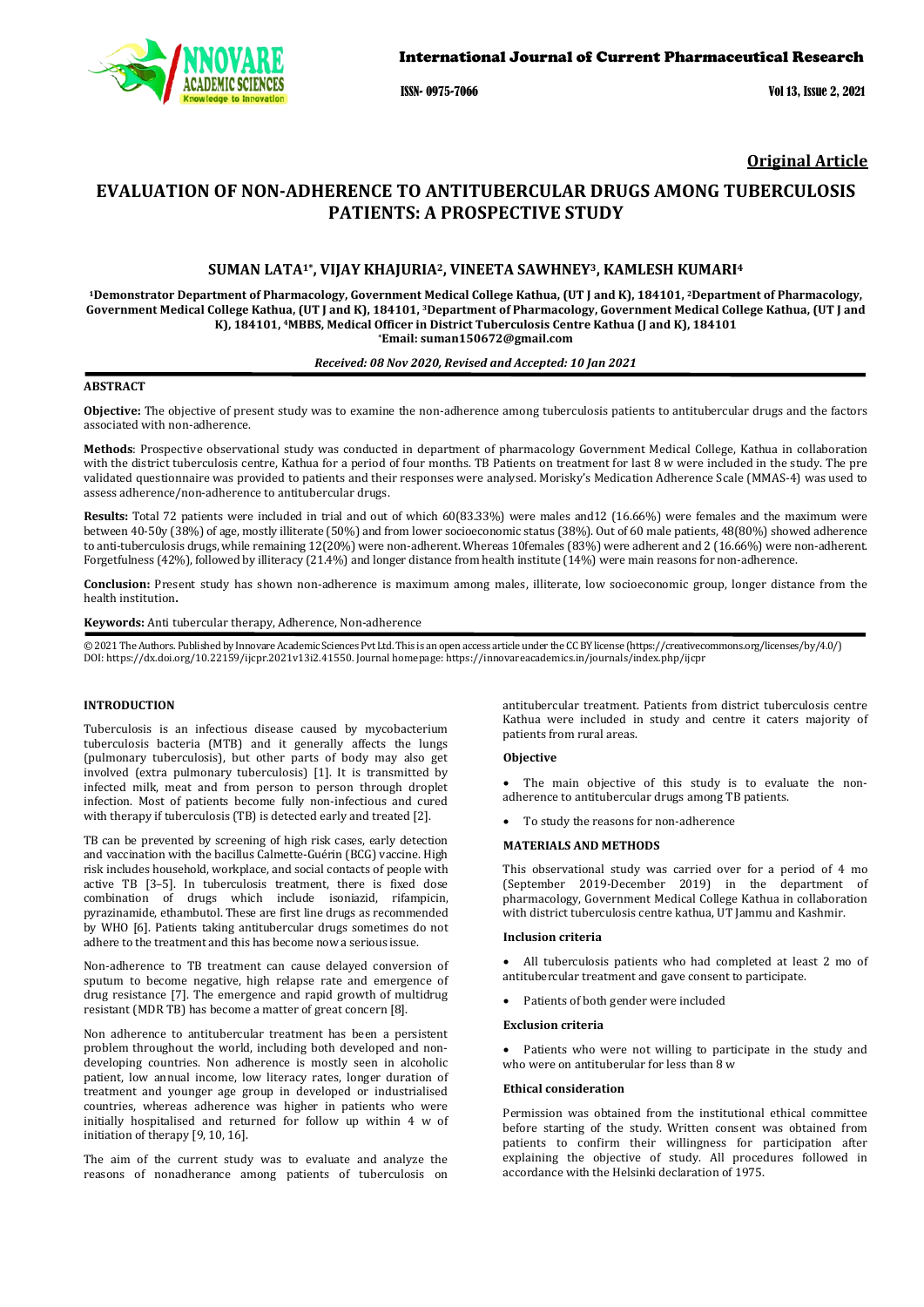## **Data collection**

The data was collected by face to face interview using a prevalidated-questionnaire. The questionnaire was prepared which include sociodemographic profile (name, age, sex, address, education, level of income, travelling distance to hospital), Personal habits (Alcoholic, Smokers), medical history (Diabetic, HIV).

Morisky's medication adherence scale (MMAS-4) [11] was used to assess adherence/non-adherence to antitubercular therapy in patients. TB patients were considered adherent to medication if they answered negatively to all four question. Patients who had missed at least one prescribed dose of TB drug were described as nonadherence.

#### **RESULTS**

Total of 72 patients who were attending district tuberculosis centre for at least 2 mo was analysed. Among all 72 patients, the majority

were male, illiterate between 40-50 age, and had family income less than INR 10,000. Level of adherence/non-adherence assessed by MMAS (4-item scale) revealed 58 patients (48 males and 10 females) were adherent [table 3] Non-adherence was seen in 14 patients (12 males and 2 females). Travelling distance from their home to the tubercular health centre when analyzed showed that 12 patients had to travel less than 5km and 24 patients had to travel 5-10 km and 36 patients had to travel more than 10km.

When non-adherent patients were analysed for reasons for nonadherence, it was found that forgetfulness was main reason in 6 patients (42.8%), followed by illiteracy in 3 patients (21.4%), longer distance to the health centre in 2 patients (14.2%) both had distance more than 10 KM. While one patient each (7.1%) had side effects, smoking, and mental retardation.

2 patients had shown non-adherence to tuberculosis because of travel distance more than 10 km.

#### **Table 1: Morisky medication-taking adherence scale (4-item)**

| Do you ever forget to take your medicine?                                       | Yes | nc |
|---------------------------------------------------------------------------------|-----|----|
| Do you ever have problems remembering to take your medication?                  | Yes | no |
| When you feel better, do you sometime stop taking your medicine?                | Yes | no |
| Sometime if you feels worse when you take your medicine. Do you stop taking it? | Yes | no |
|                                                                                 |     |    |

## **Table 2: Demographic profile of study participants**

| raoic 2. Demographic prome or staay participants |                  |  |  |  |
|--------------------------------------------------|------------------|--|--|--|
| Demographic                                      | Frequency (%)    |  |  |  |
| Gender                                           |                  |  |  |  |
| Male                                             | 60(83.33)        |  |  |  |
| Female                                           | 12(16.66)        |  |  |  |
| total                                            | 72               |  |  |  |
| <b>Family income</b>                             |                  |  |  |  |
| $<$ 10,000                                       | 38(52.77)        |  |  |  |
| >10000                                           | 34(47.22)        |  |  |  |
| Age group                                        |                  |  |  |  |
| <20                                              | 2(2.77)          |  |  |  |
| 20-30                                            | 20(27.77)        |  |  |  |
| 30-40                                            | 12(16.66)        |  |  |  |
| 40-50                                            | 28(38.88)        |  |  |  |
| >50                                              | 10(13.88)        |  |  |  |
| <b>Marital status</b>                            | no(%)            |  |  |  |
| Married                                          | 58(80.55)        |  |  |  |
| Unmarried                                        | 12(16.66)        |  |  |  |
| Widow                                            | 2(2.77)          |  |  |  |
| Total                                            | 72               |  |  |  |
| <b>Level of education</b>                        | no (%)           |  |  |  |
| Illiterate                                       | 36(50)           |  |  |  |
| Under graduate                                   | 20(27.77)        |  |  |  |
| Graduate                                         | 16(22.22)        |  |  |  |
| Post graduate                                    | $\boldsymbol{0}$ |  |  |  |
| <b>Travelling distance to hospital</b>           |                  |  |  |  |
| $5km$                                            | 12(16.66)        |  |  |  |
| $5 - 10$                                         | 24(33.33)        |  |  |  |
| >10                                              | 36(50.00)        |  |  |  |
| Habits                                           | no(%)            |  |  |  |
| Smoking                                          | 6(8.33)          |  |  |  |
| Alcohol                                          | 3(4.16)          |  |  |  |
|                                                  |                  |  |  |  |

## **Table 3: Adherence and nonadherence**

| Adherence (as per MMAS scale) | No $(%)$     | Male $(\% )$ | Female (%)       |
|-------------------------------|--------------|--------------|------------------|
| Adherent                      | 58(80.55)    | 48(66.66)    | 10(13.88)        |
| Nonadherent                   | 14 (19.44)   | 1 2 (16.66)  | 2(2.77)<br>2 2.7 |
| Total                         | $\mathbf{z}$ | 60 (83.3)    | 12(16.6)         |

## **Table 4: Factors associated with nonadherence to antitubercular treatment No (%)**

|           | Forgetfulness                        | 6(42.85) |
|-----------|--------------------------------------|----------|
|           | Mentally retarded                    | 1(7.14)  |
|           | Illiterate                           | 3(21.42) |
| $\bullet$ | Side effects of drugs                | 1(7.14)  |
| $\bullet$ | Who are far from the health facility | 2(14.28) |
| $\bullet$ | Smoking                              | 1(7.14)  |
|           | Total                                | 14       |